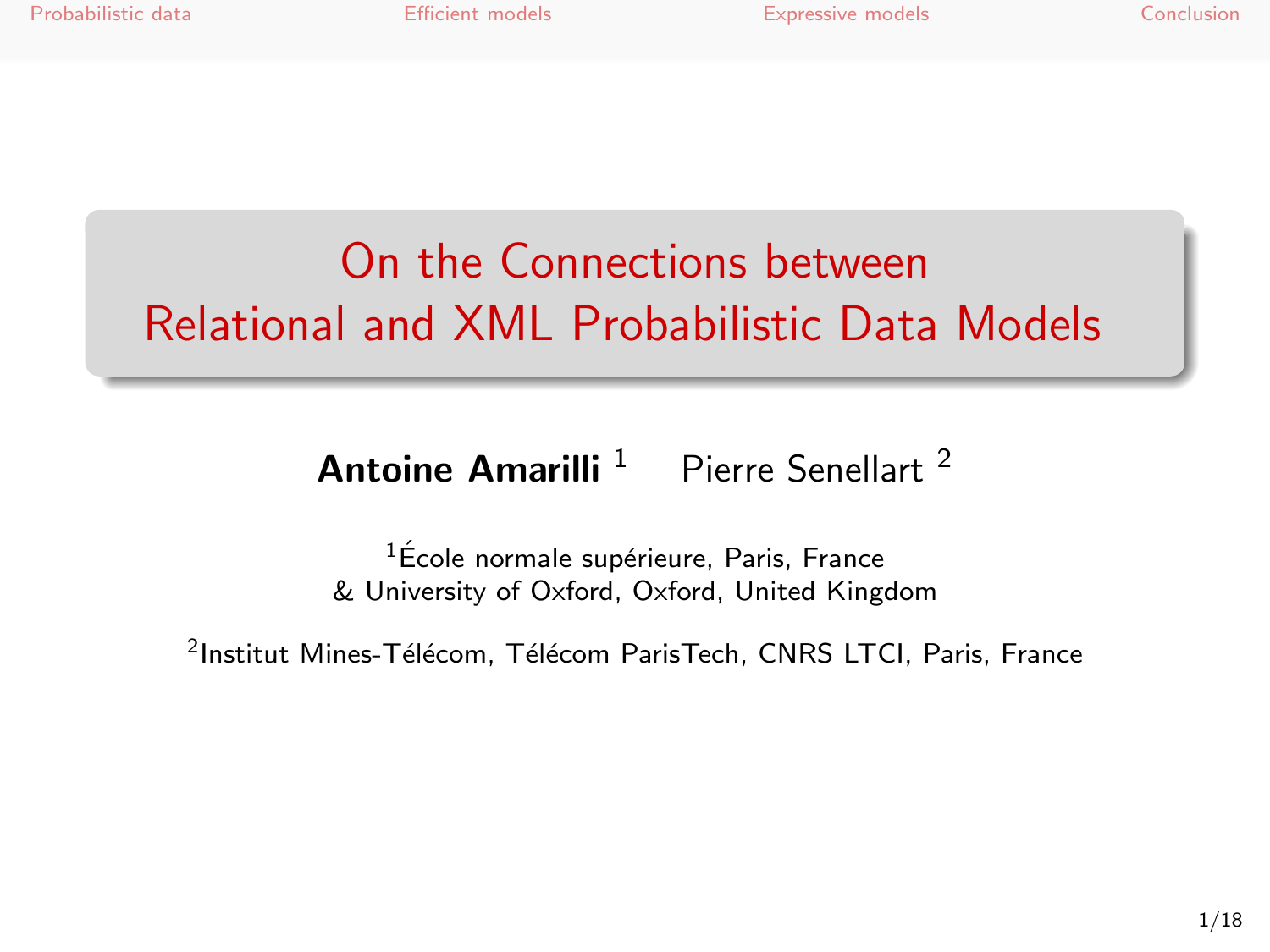[Probabilistic data](#page-2-0) **[Efficient models](#page-5-0)** [Expressive models](#page-12-0) [Conclusion](#page-16-0)

## Table of contents







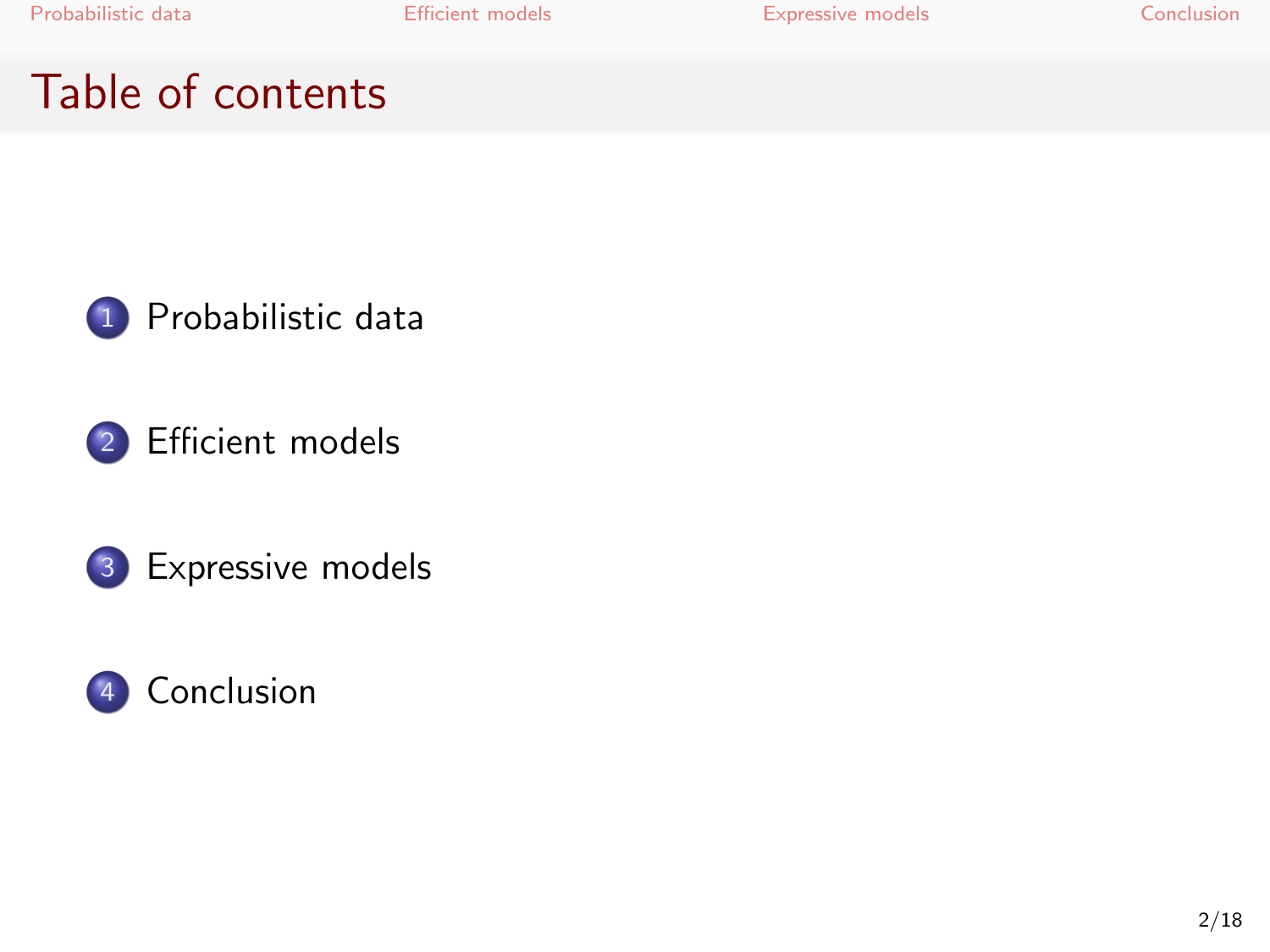<span id="page-2-0"></span>

## Probabilistic data

A probabilistic instance is a finite collection of possible states of the data (the possible worlds) with associated probability.

| $p = 0.16$ |        | $p = 0.04$ |        |  |
|------------|--------|------------|--------|--|
| document   | topic  | document   | topic  |  |
| #42        | bncod  | #42        | oxford |  |
| #42        | oxford |            |        |  |
| $p = 0.64$ |        | $p = 0.16$ |        |  |
| document   | topic  | document   | topic  |  |
| #42        | bncod  |            |        |  |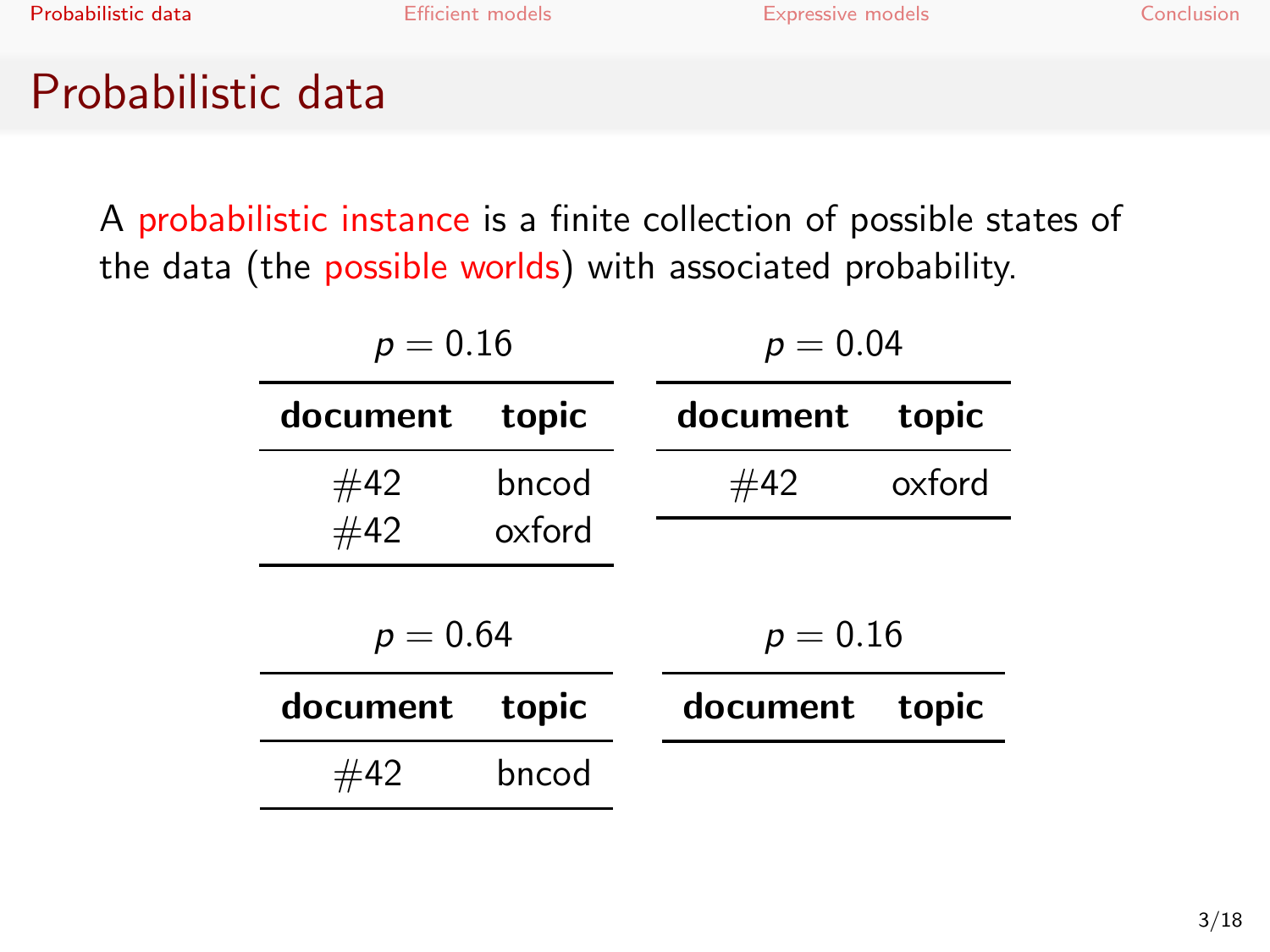# Efficient representation

We want to represent the **possible worlds** in a concise manner:

| document | topic  | р    |
|----------|--------|------|
| #42      | bncod  | -0.8 |
| #42      | oxford | 0.2  |

We want to evaluate queries efficiently on all possible worlds:

| document | р   |  |  |
|----------|-----|--|--|
| #42      | 0.8 |  |  |

 $q(x)$ : SELECT document WHERE topic = 'bncod'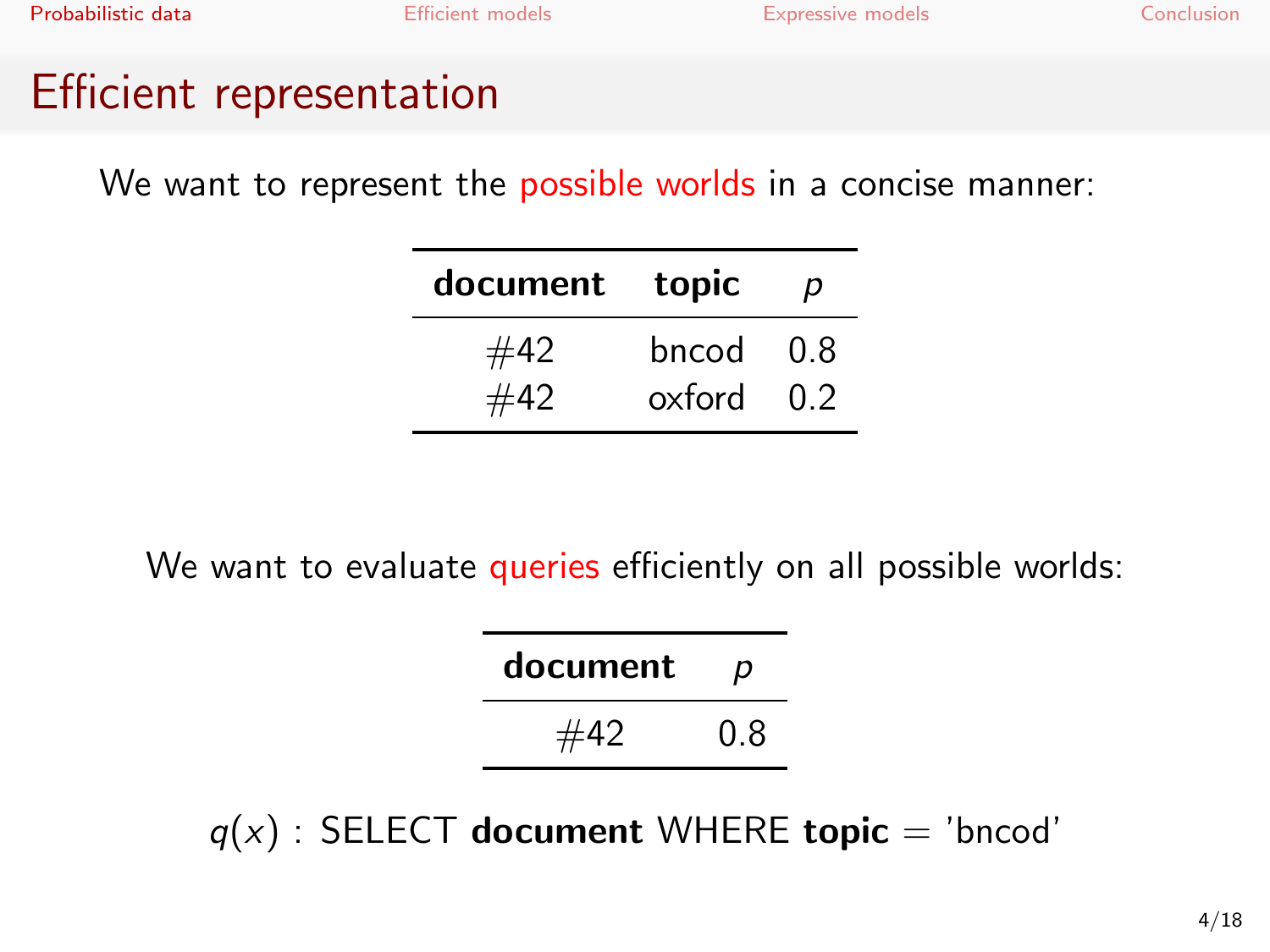# Relational data and XML

Probabilistic relational and XML data models have been developed in isolation.



We will show how query complexity results in both models can be connected through encodings from one model to the other.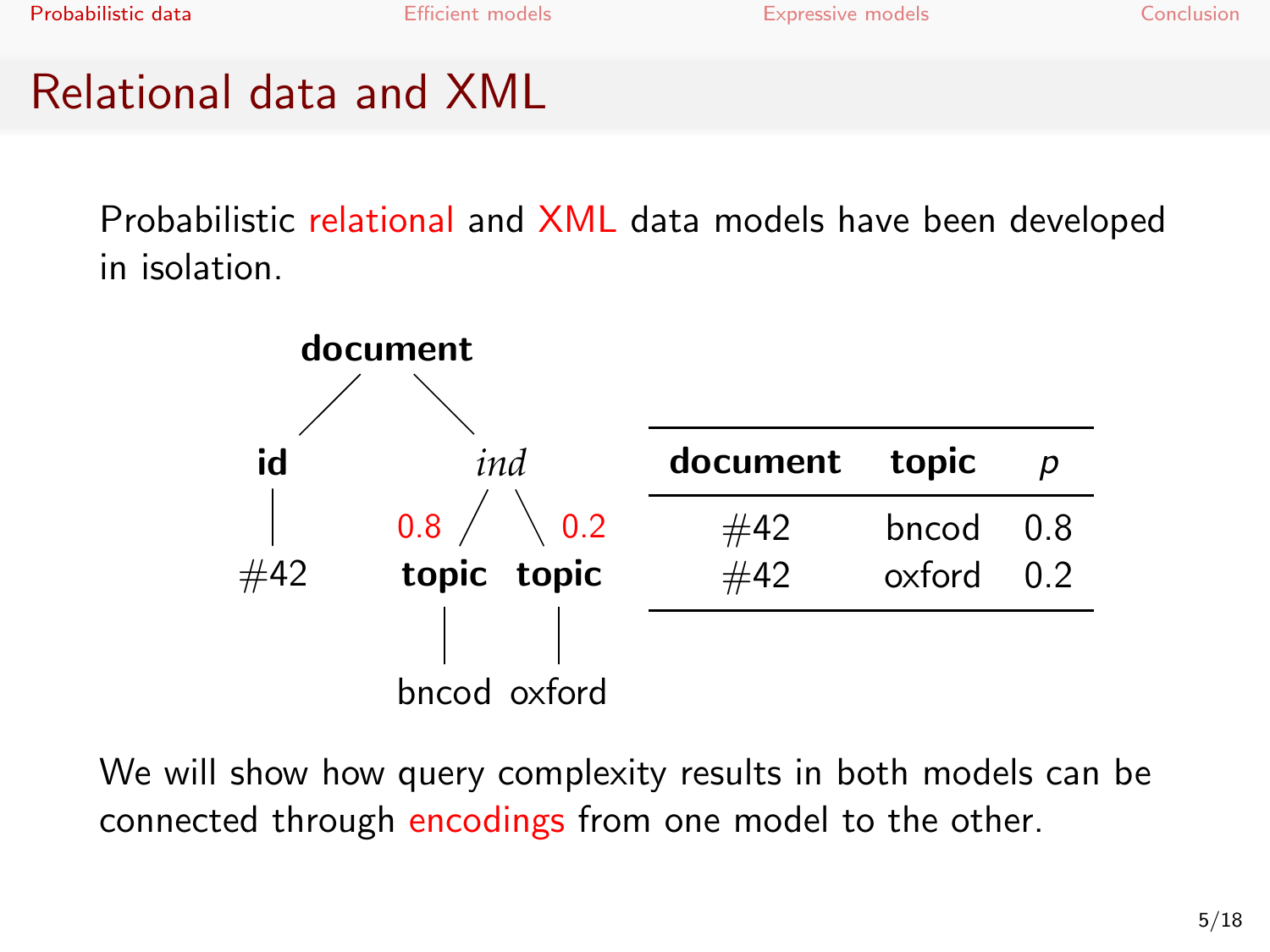# Relational tuple-independent model

Each tuple is annotated with a probability score independently from other tuples.

| document | topic  | p    |
|----------|--------|------|
| #42      | bncod  | -0.8 |
| #42      | oxford | 0.2  |

This is not a very expressive model! For instance:

<span id="page-5-0"></span>

| conference | loc    | iso |     |
|------------|--------|-----|-----|
| bncod      | oxford | _gb | 0.8 |
| bncod      | london | σh  |     |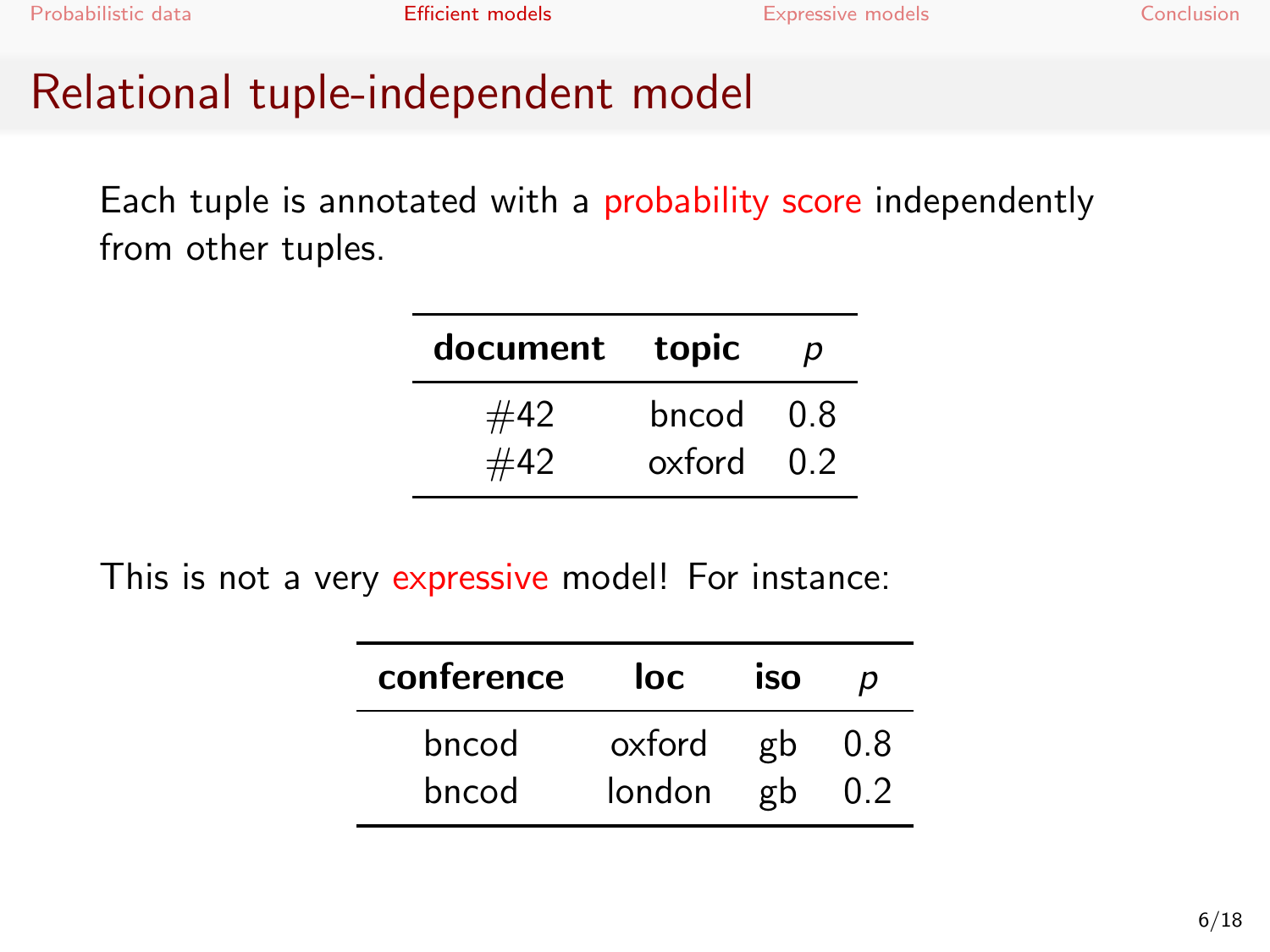### Relational block-independent-disjoint model

Use a key to divide the relation attributes. For one value of the key (a block), choose at most one of the matching rows, independently between blocks.

| name  | city   | iso | p   |  |
|-------|--------|-----|-----|--|
| bncod | oxford | gb  | 0.8 |  |
| bncod | london | gb  | 0.2 |  |
| icalp | riga   | l٧  | 0.9 |  |
| icalp | riga   | It  | ი 1 |  |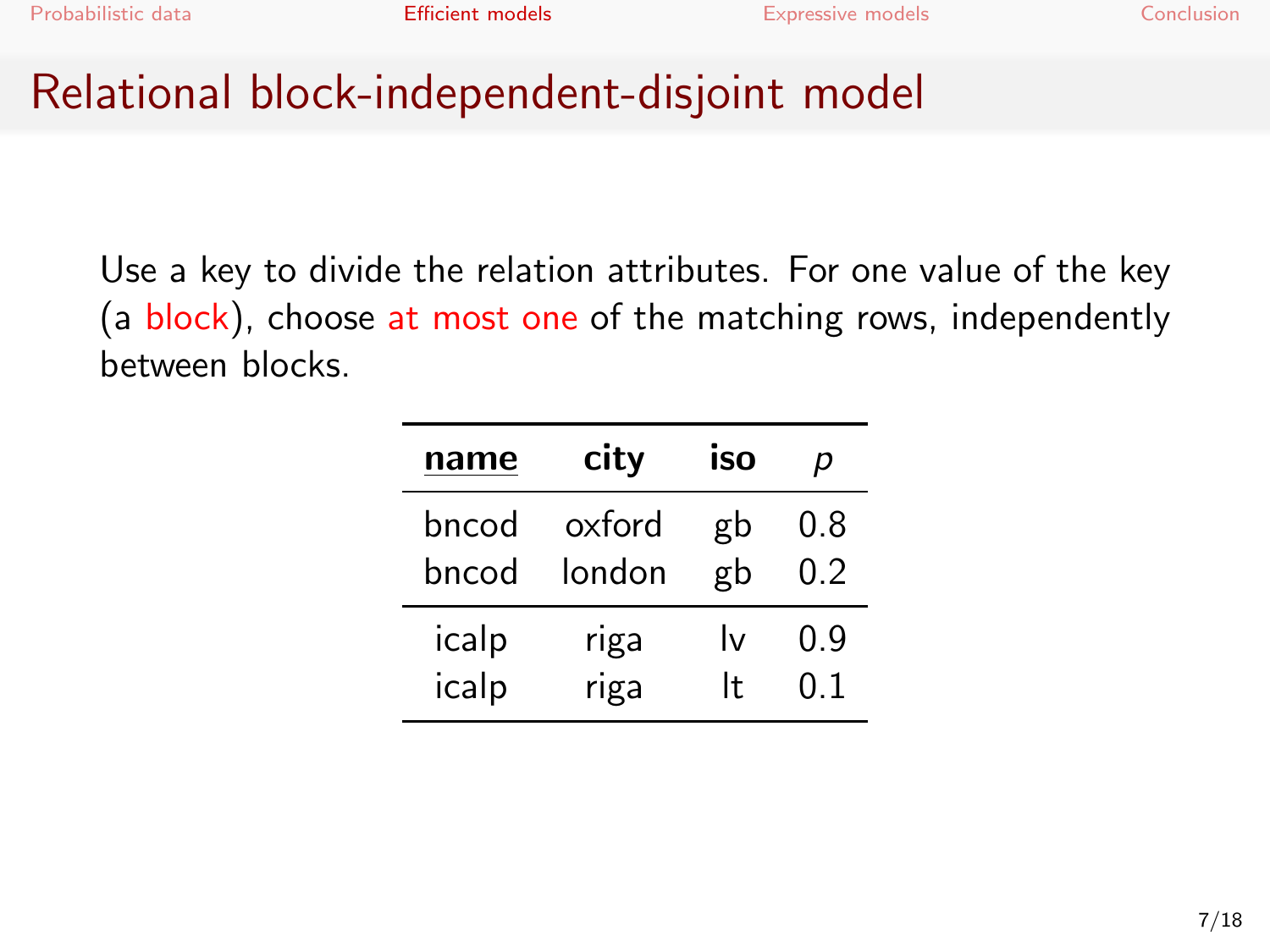# Complexity results

We will be interested in conjunctive queries (CQs), unions of conjunctive queries (UCQs), and the relational algebra. We always study data complexity.

- Relational algebra evaluation over BIDs is in  $\mathsf{FP}^{\#P}$  [\[DS07b\]](#page-18-0).
- CQ evaluation over tuple-independent databases is  $FP#P$ -hard.

Finer results exist:

- UCQs over tuple-independent databases : dichotomy between FP#P-hard queries and FP queries [\[DSS10\]](#page-18-1) with a doubly exponential time test (exact complexity open).
- CQs without self-joins over BID: similar dichotomy, polynomial-time test [\[DS07b\]](#page-18-0).
- $\bullet$  CQ without self-joins over tuple-independent:  $\mathsf{FP}^{\#P}$ -hard iff not hierarchical. [\[DS07a\]](#page-18-2). Being non-hierarchical is a sufficient condition for  $\text{FP}^{\#P}$ -hardness of any relational calculus query.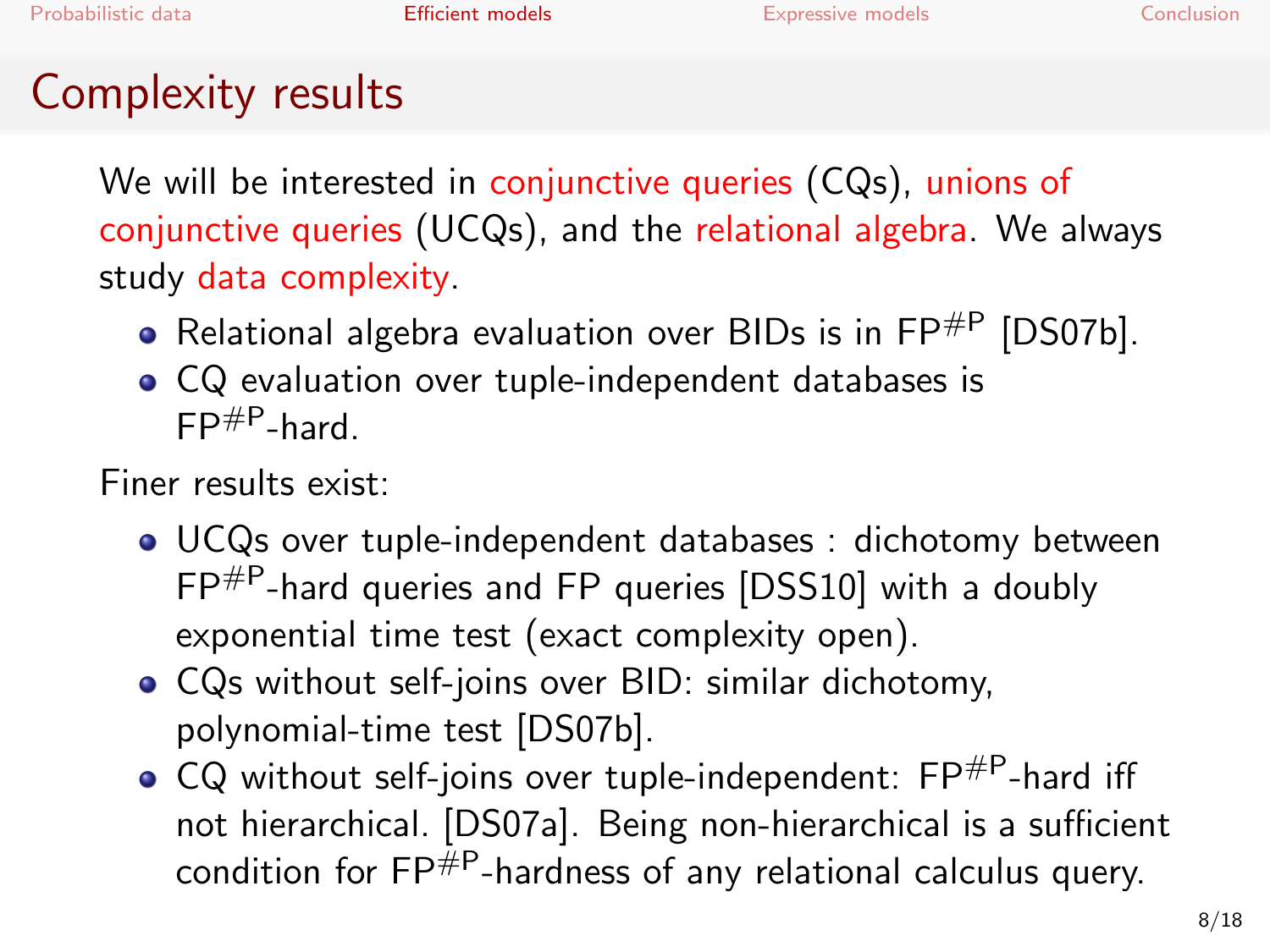# PrXML{ind,mux} model

Documents with additional *ind* nodes to keep or remove children independently, and *mux* nodes to choose at most one child.

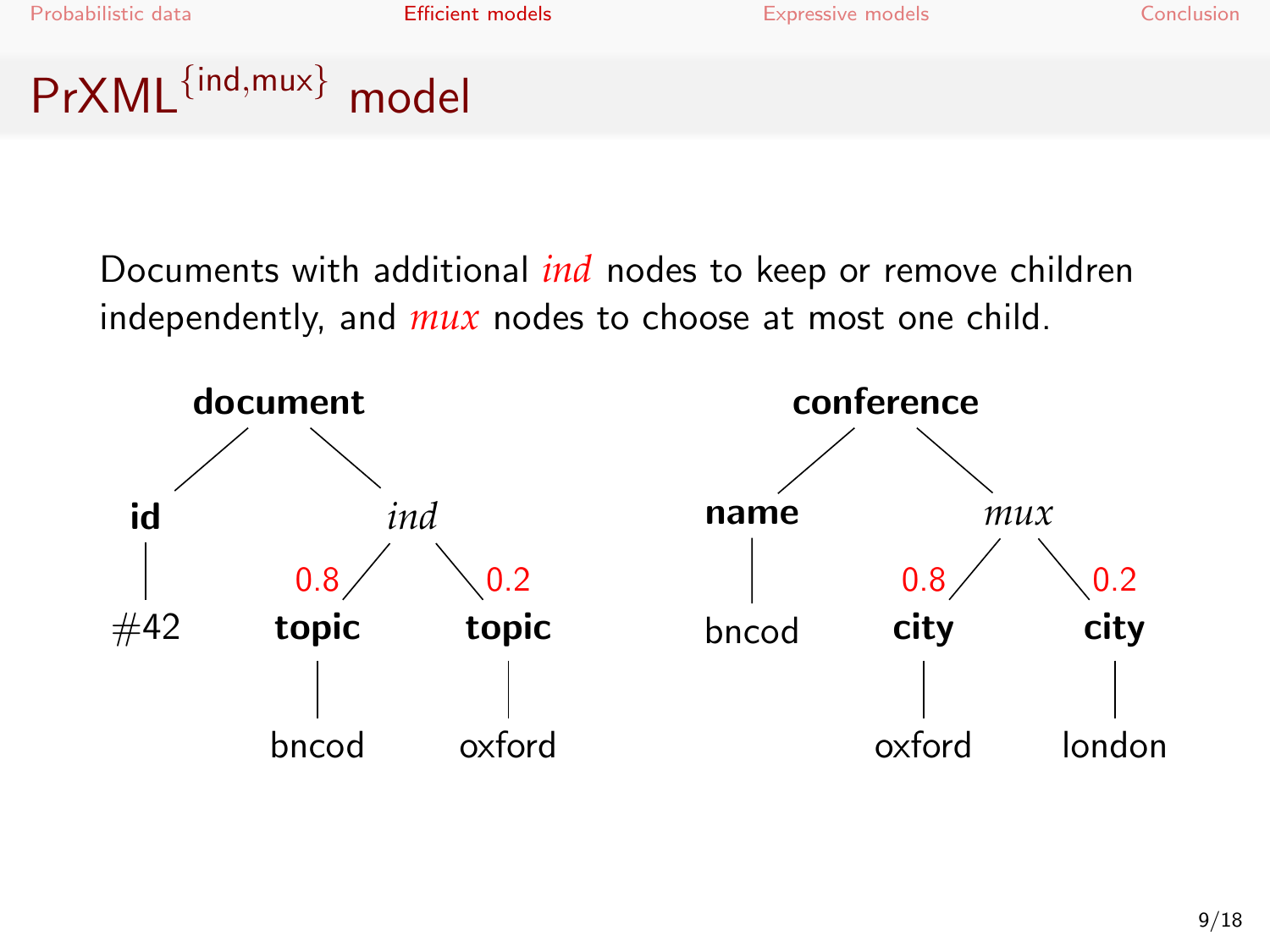# Complexity results

Tree-pattern queries (with joins) (TPQ(J)s): tree patterns labeled with constants and variables (possibly multiple occurrences), with child and descendent edges.

Results:

- TPQJ evaluation over  $PrXML^{ind,mux}$  is in  $FP^{\#P}$  [\[KNS11\]](#page-18-3).
- $TPQJ$  evaluation over  $PrXML^{ind,mux}$  is  $FP#P$ -hard.

More precisely:

- TPQs over PrXML<sup>{ind,mux}</sup> are linear time (actually also true for MSO [\[CKS09\]](#page-18-4)).
- TPQJs with a single join over PrXML{ind,mux} are FP#P-hard if not equivalent to a join-free query [\[KNS11\]](#page-18-3), with a  $\Sigma_2^{\mathsf{P}}$ -complete test.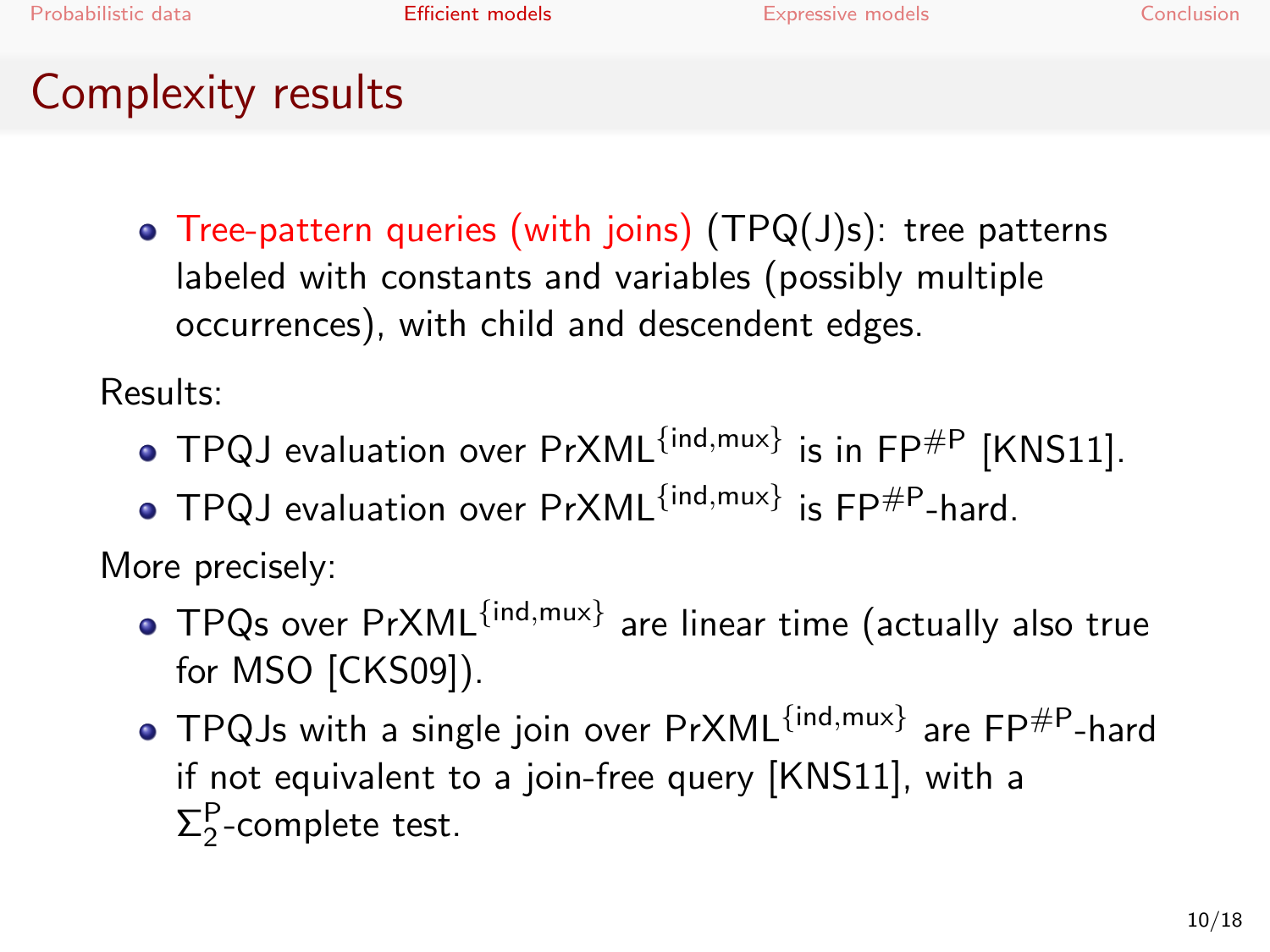# Relational to XML

We can encode any BID table (and hence any tuple-independent table) to PrXML $^{\{mu \u x, \text{ind}\}}$  in linear time:



Likewise, we can encode CQs to TPQJs in linear time.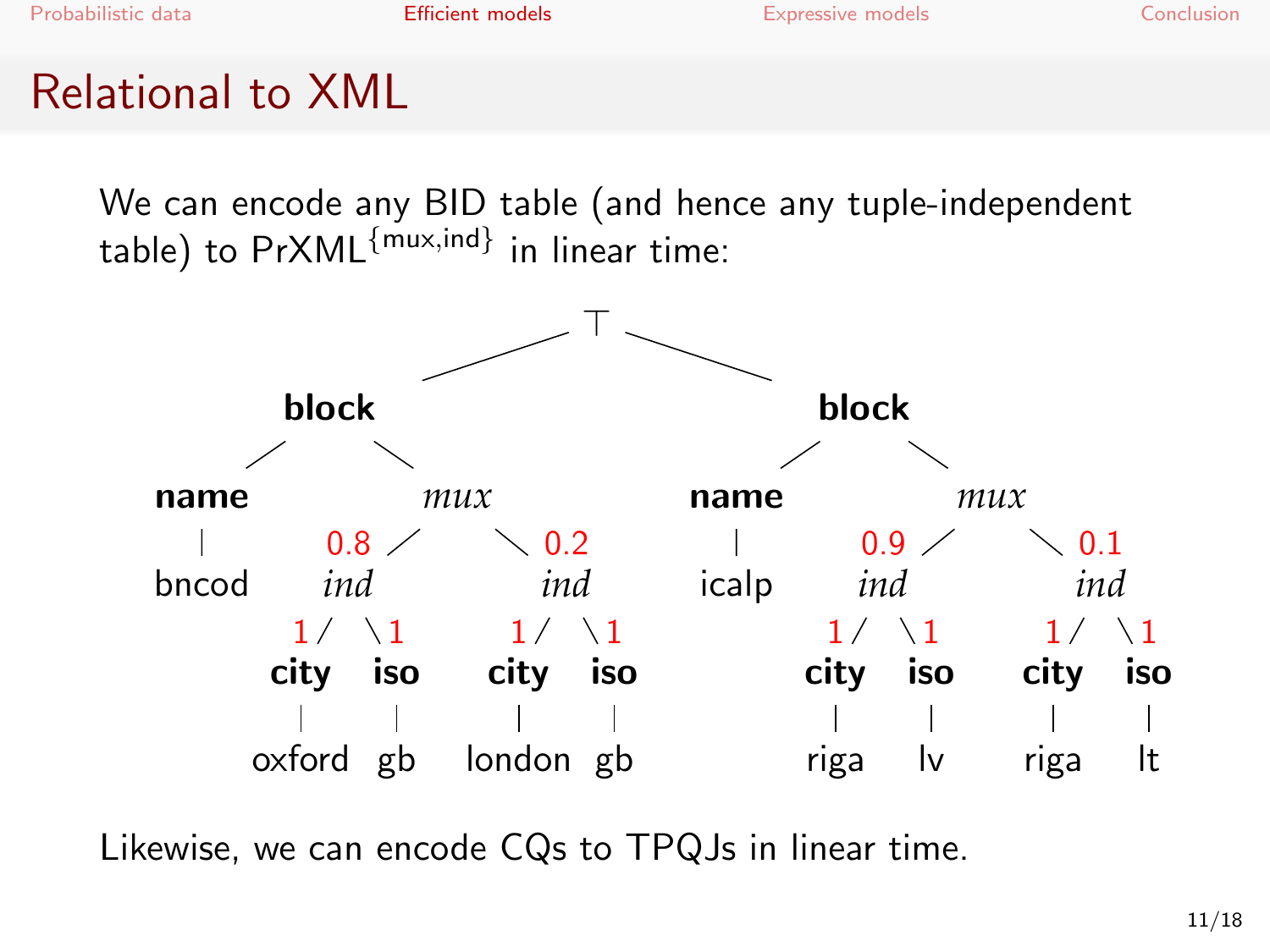### Complexity consequences

Some results from the relational or XML world can thus be reproven from the corresponding result in the other world:

- TPQJ evaluation over PrXML{ind,mux} is in FP#P
	- $\Rightarrow$  CQ evaluation over BIDs is in FP<sup>#P</sup>
- $\bullet$  CQ evaluation over tuple-independent databases is FP $^{\#P}$ -hard  $\Rightarrow$  TPQJ evaluation over PrXML $^{\{\mathsf{ind}\}}$  is FP $^{\text{\#P}}$ -hard;
	- $\Rightarrow$  We can identify examples of hard TPQJ query classes (e.g., the image of classes of non-hierarchical CQs)
- MSO evaluation over PrXML<sup>{ind,mux}</sup> is linear time

 $\Rightarrow$  Read-once relational algebra on BID is linear time

We cannot encode PrXML<sup>{ind,mux}</sup> to BIDs: the result of a query over PrXML $^{\{\textsf{ind},\textsf{mux}\}}$  can be represented in PrXML $^{\{\textsf{ind},\textsf{mux}\}}$ whereas BIDs are not a strong representation system for CQs.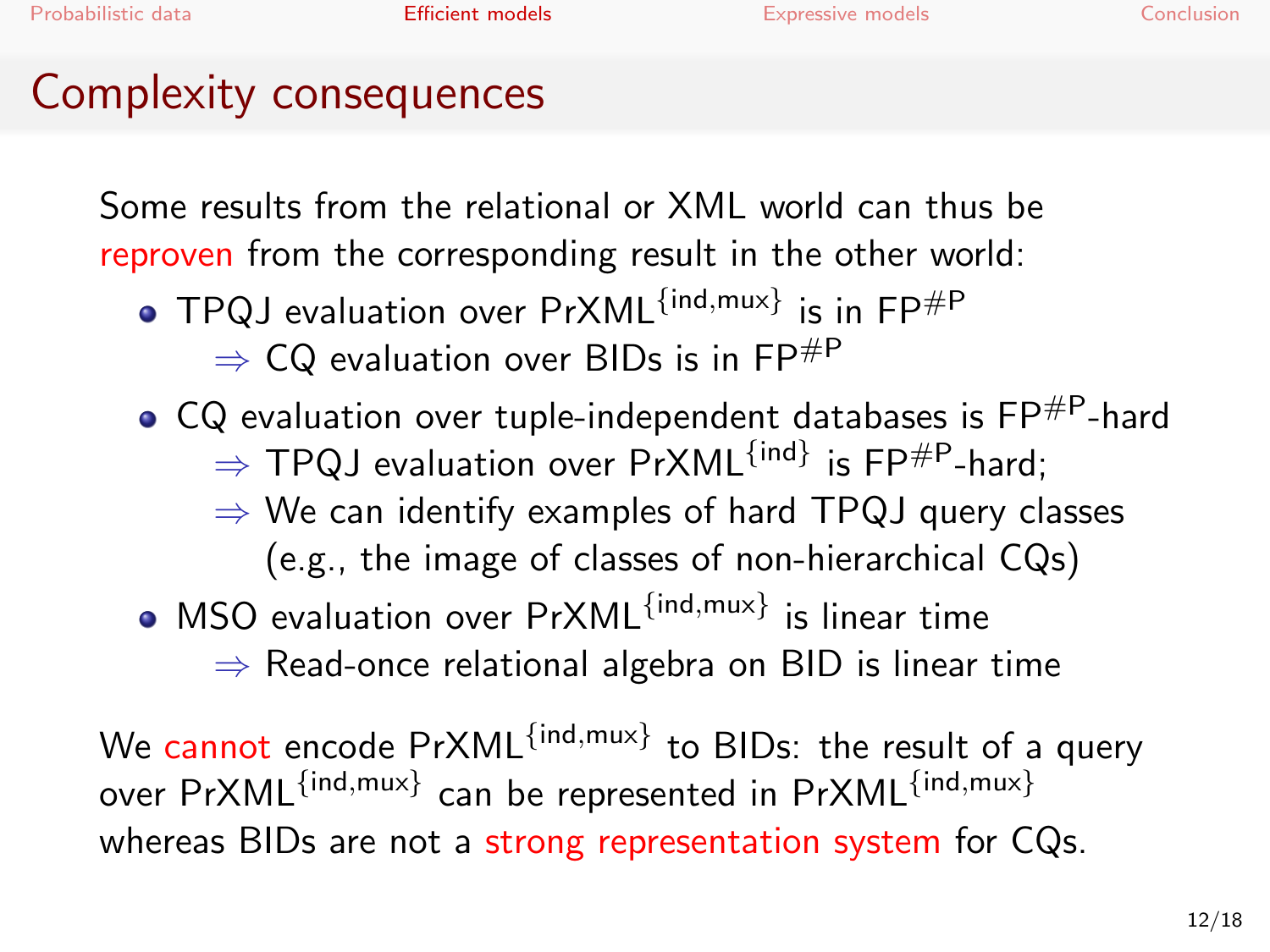# Relational pc-tables

Each tuple is annotated with a Boolean condition over variables drawn independently with an associated probability.

| from | tο   | C                         |  |  |
|------|------|---------------------------|--|--|
| home | ny   | pods                      |  |  |
| ny   | home | $pods \wedge \neg}$ icalp |  |  |
| ny   | riga | icalp $\wedge$ pods       |  |  |
| home | riga | icalp $\wedge \neg$ pods  |  |  |
| riga | home | icalp                     |  |  |

<span id="page-12-0"></span> $p(pods) = 0.2, p(icalp) = 0.2$ 

This can represent any finite distribution. However, evaluating a single-atom CQ over a *pc*-table with only conjunctions is already  $FP#P_{\text{hard}}$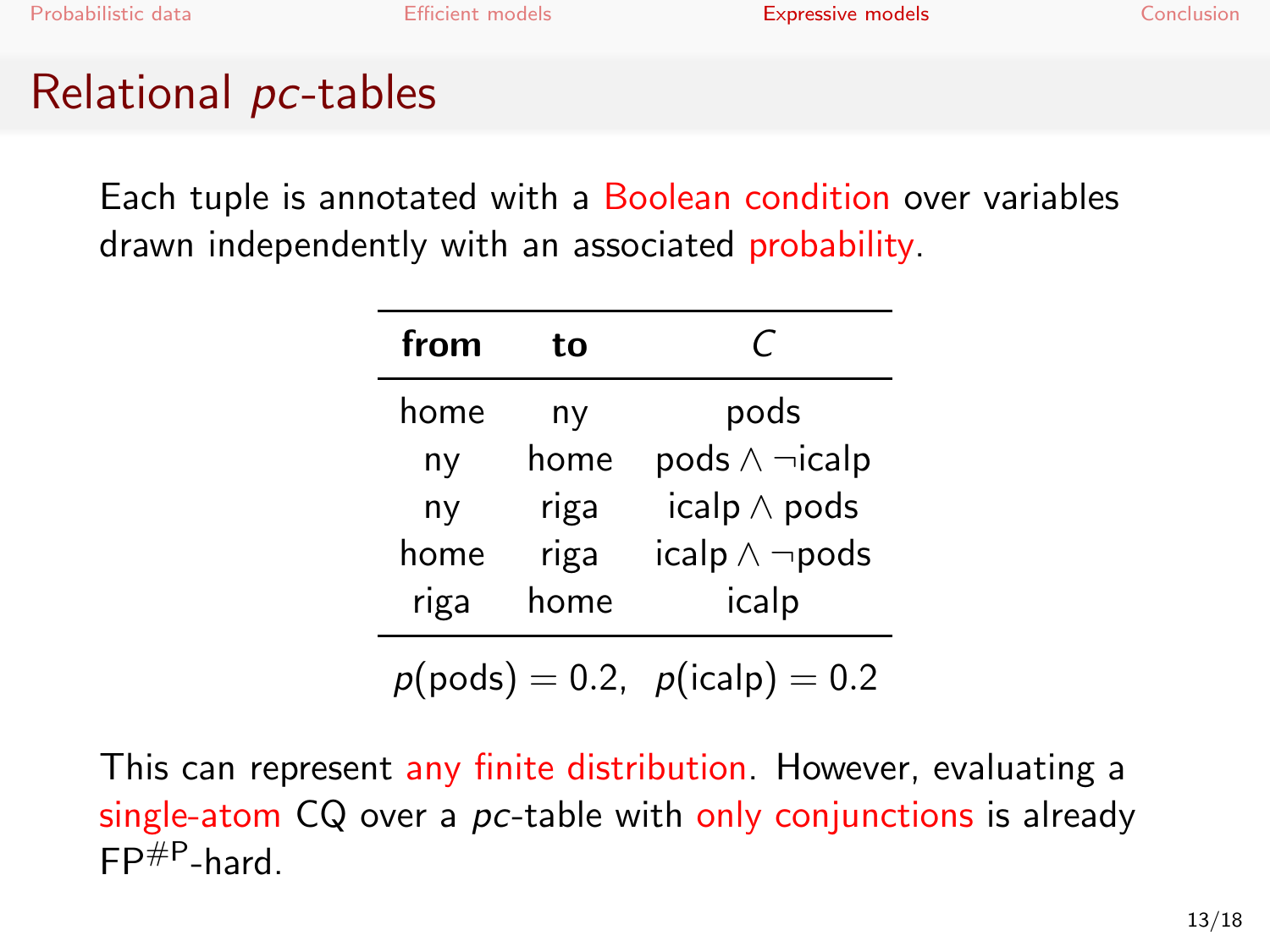# PrXML{fie} model

Boolean conditions on children can be expressed with *fie* nodes like in pc-tables.

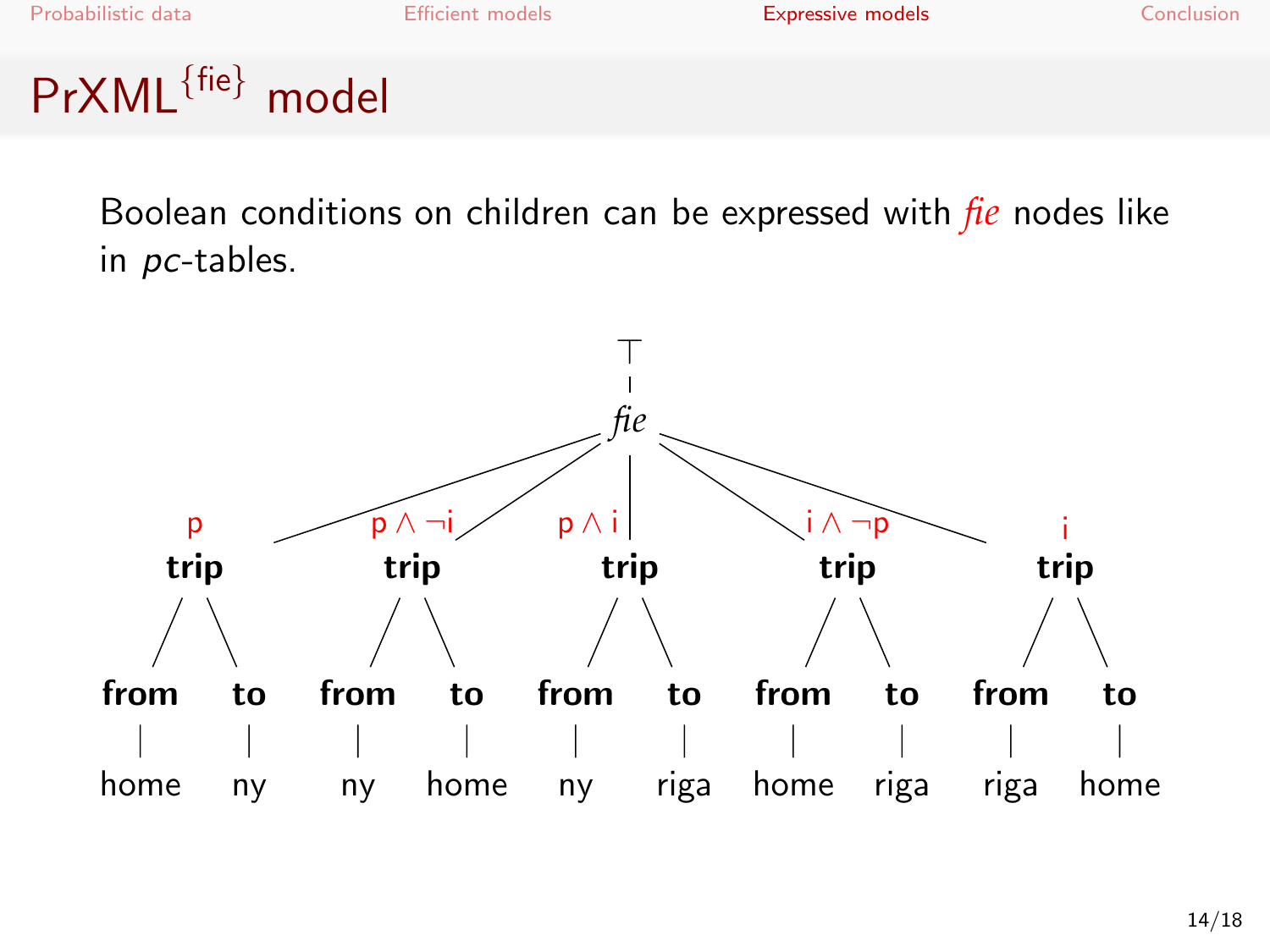## Encodings

As before, we can encode  $\mathit{pc}\text{-}$ tables in  $\mathsf{PrXML}^{\{\mathsf{fie}\}}$ . In the other direction, we materialize the descendant relation to handle descendant edges in TPQJs and the construction is cubic time.

|              | node | desc | C                 | node | child | C            |
|--------------|------|------|-------------------|------|-------|--------------|
|              | Τ    | trip | p                 |      | trip  | p            |
| fie          |      | from | p                 | trip | from  |              |
|              |      | ny   | p                 | trip | to    |              |
| p            |      | to   | p                 | to   | riga  | icalp        |
| trip         |      | riga | $p \wedge i$      | to   | home  | $\neg$ icalp |
|              |      | home | $p \wedge \neg i$ |      |       |              |
| from<br>to   | trip | from | ł                 |      |       |              |
|              | trip | ny   |                   |      |       |              |
|              | trip | to   |                   |      |       |              |
| fie<br>ny    | trip | riga |                   |      |       |              |
|              | trip | home | ٦I                |      |       |              |
| riga<br>home | from | ny   |                   |      |       |              |
|              | to   | riga |                   |      |       |              |
|              | to   | home | ⊣                 |      |       |              |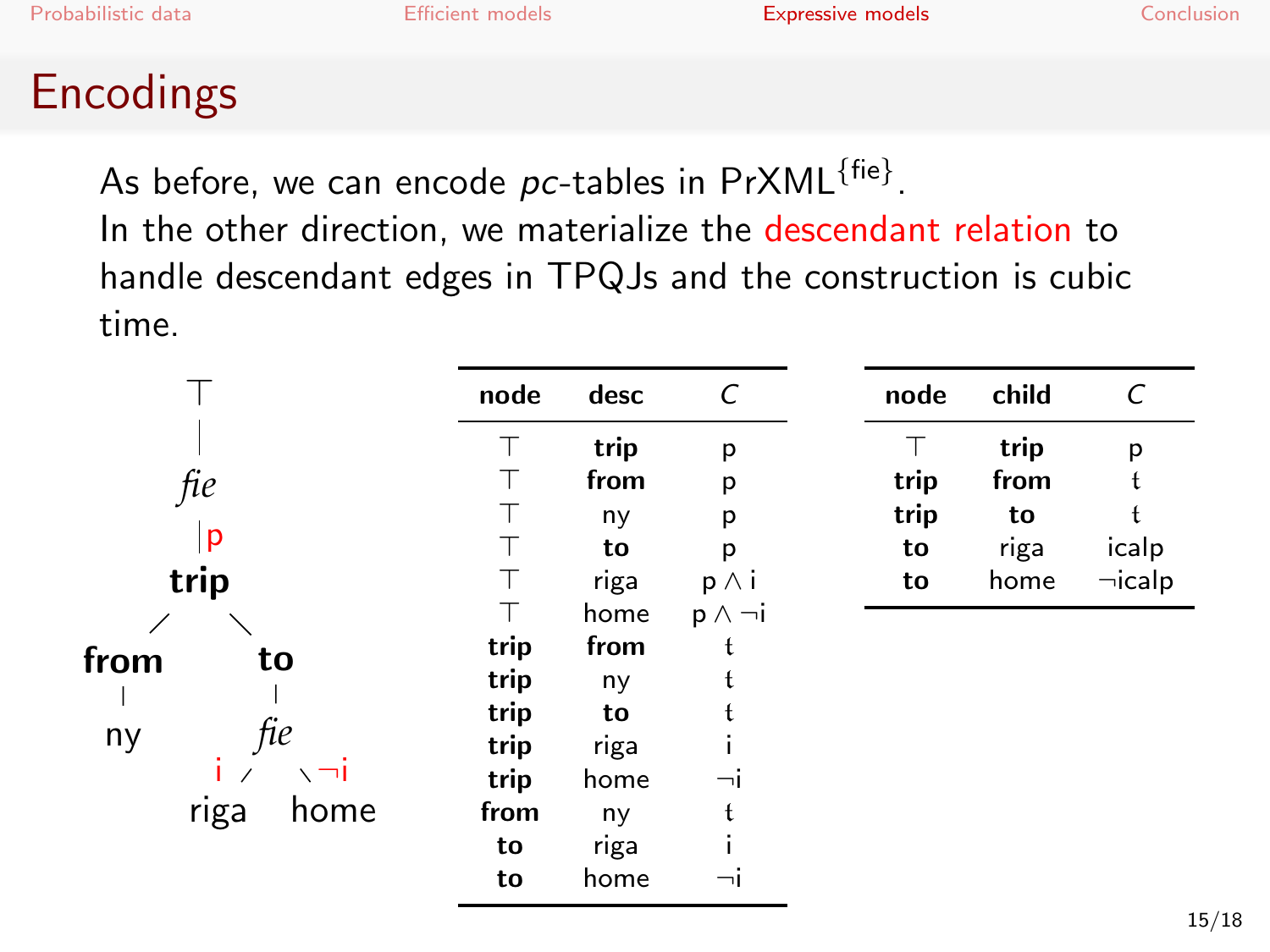# Complexity consequences

- TPQJ evaluation over  $PrXML^{\{fie\}}$  is in  $FP^{\#P}$  $\Rightarrow$  CQ evaluation over pc-tables is in FP<sup>#P</sup>
- CQ evaluation over pc-tables is in  $\mathsf{FP}^{\#P}$  $\Rightarrow$  TPQJ evaluation over PrXML $^{\{\sf fie\}}$  is in FP $^{\# \sf P}$  $\bullet$  Certain TPQJ queries are FP<sup>#P</sup>-hard over PrXML<sup>{fie}</sup>
	- $\Rightarrow$  Examples of FP<sup>#P</sup>-hard relational queries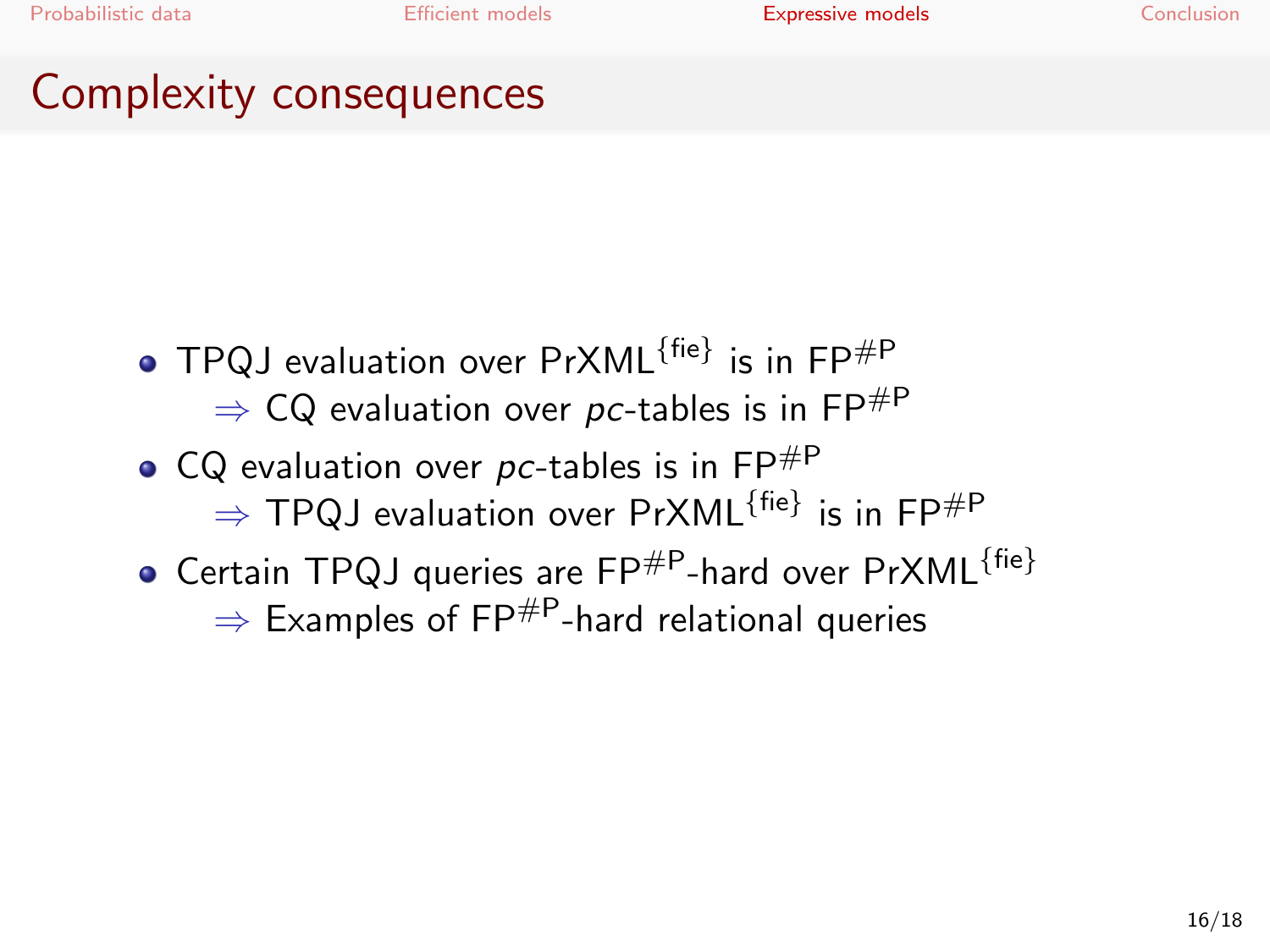## Summary and open problems

- The query evaluation problems on relational and XML probabilistic data models have been studied in isolation.
- $\bullet$  Simple encodings shows that the broad results (FP $^{#P}$ membership and hardness) can be transferred from one setting to the other.
- There is no straightforward correspondence for finer results (e.g., dichotomies).
- <span id="page-16-0"></span>• The connection between the two settings could be used to suggest tractable classes of queries and instances that are the preimage of a known tractable class in the other setting.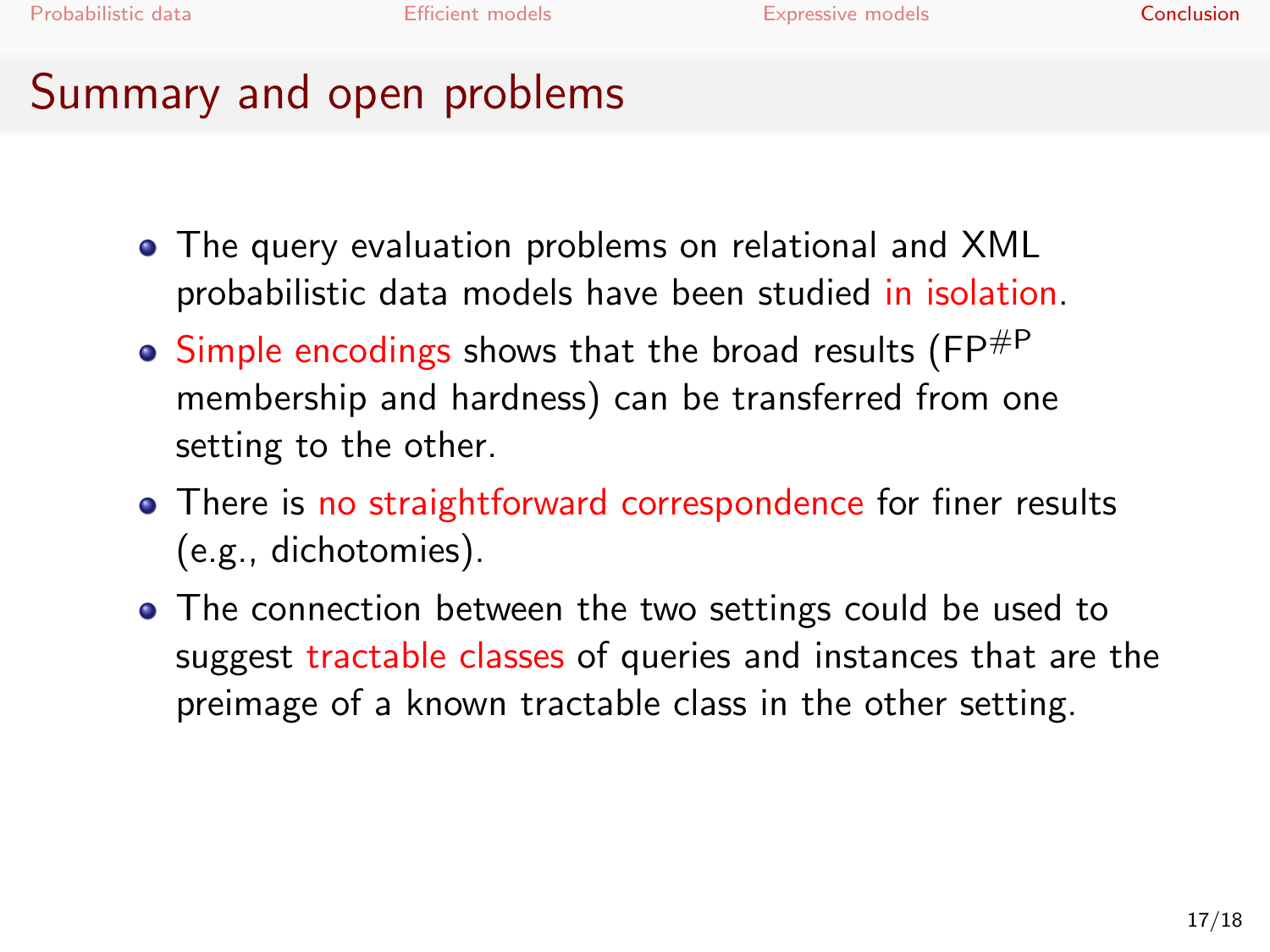## Summary and open problems

- The query evaluation problems on relational and XML probabilistic data models have been studied in isolation.
- $\bullet$  Simple encodings shows that the broad results (FP $^{#P}$ membership and hardness) can be transferred from one setting to the other.
- There is no straightforward correspondence for finer results (e.g., dichotomies).
- The connection between the two settings could be used to suggest tractable classes of queries and instances that are the preimage of a known tractable class in the other setting.

Thanks for your attention!